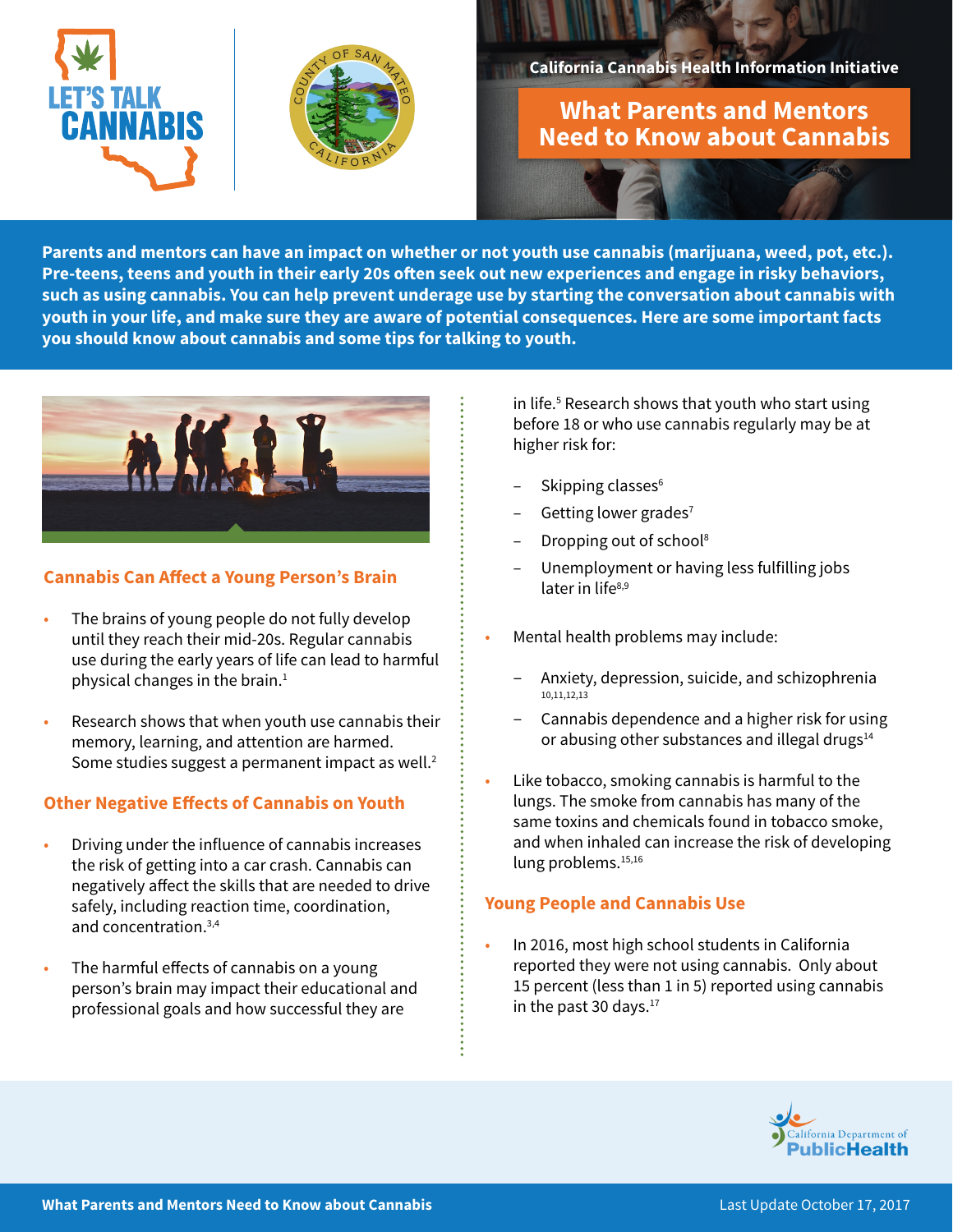• However, most youth do not believe cannabis is harmful. Eight out of 10 youth in California, aged 12-17, reported believing using cannabis once a month was not risky.18



#### **Tips for Encouraging Youth Not to Use Cannabis**<sup>19</sup>

- Talk openly and provide guidance about the risks of using cannabis.
	- Youth who have supportive parents, teachers, and other adults are less likely to use cannabis and illegal drugs.
	- Stay positive.
	- Focus on how using cannabis can get in the way of achieving goals such as graduating high school, getting into college or getting a good job. Do not focus on negative outcomes.
- Listen carefully to the questions and thoughts youth have.
- Set shared guidelines and expectations for healthy behaviors.
	- Youth are less likely to use cannabis when parents set clear limits and house rules.
- Be aware of your own attitudes and behaviors.
	- You are a role model. If you use cannabis in front of young people, they are more likely to use it too.

# **Recognizing if a Youth is Using Cannabis**<sup>20</sup>

- Look for behavioral changes related to cannabis use such as: mood swings, spending less time with friends, skipping school, loss of interest in sports or other favorite activities and changes in grades and sleeping habits.
- Young people under the influence of cannabis may lack coordination, giggle for no reason, act silly, have red eyes and short-term memory loss.

# **What to Do if a Youth is Using Cannabis**<sup>19</sup>

- Stay calm. Overreacting may lead youth to rebel, feel resentment or take greater risks.
- Talk about your concerns and give positive reasons for wanting youth to stop using cannabis.
- Keep the conversation open for problem solving.
- Remind youth of the ground rules you set earlier, or set new ground rules and consequences.
- If needed, seek help from trusted adults and resources in your community.
- Call 911 and get help if there is a medical or mental health emergency.

 $\mathbf \Psi$  LET'S TALK CANNABIS http://bit.do/letstalkcannabis  $\blacktriangleright$  letstalkcannabis@cdph.ca.gov

Under California law, adults 21 or older can use, carry, and grow cannabis (marijuana, weed, pot, etc.). Buying cannabis (without a valid physician's recommendation or a county-issued medical marijuana identification card) will become legal under California law for adults 21 or older on January 1, 2018. Use of medicinal cannabis is legal under California law if you have a<br>valid physician's recommendatio recommendation, a valid county-issued medical marijuana identification card, or be a Primary Caregiver as defined in Health and Safety Code Section 11362.7(d) or 11362.5(e), with a valid<br>physician's recommendation for the medical needs. The new California law, known as the Medicinal and Adult-Use Cannabis Regulation and Safety Act<sup>21</sup>, includes information about where you can use cannabis, how much you can possess, and the penalties for illegal use. For more information, visit: https://leginfo.legislature.ca.gov/faces/billTextClient. xhtml?bill\_id=201720180SB94.